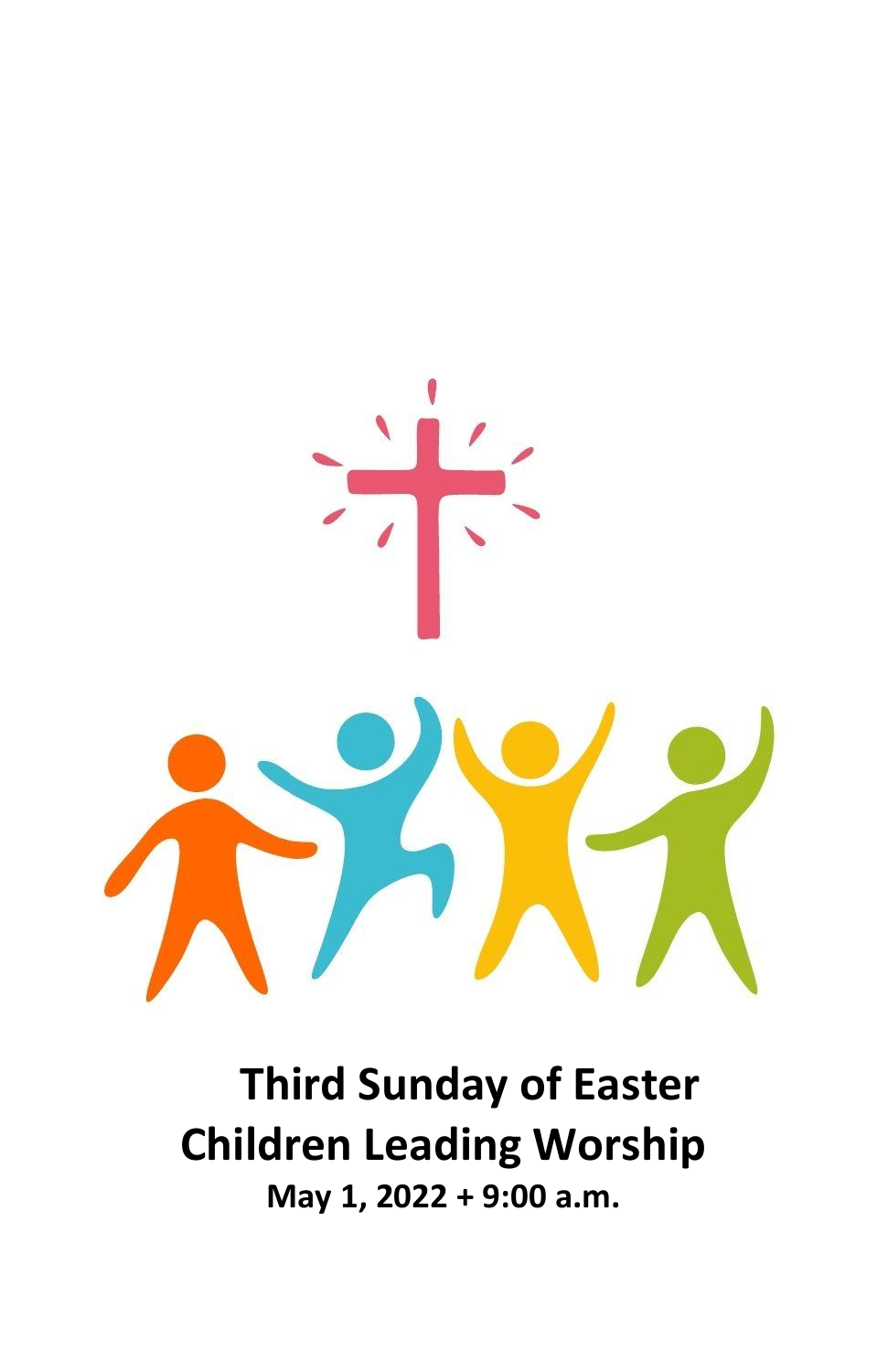### **Congregational responses are in BOLD.**

All are welcome to receive Jesus' unconditional gift of God's grace through the sacrament of Holy Communion. The people of Zion practice eucharistic hospitality.

Children of all ages are encouraged to worship with the whole community in Christ. Children's worship bags are available in the back of the sanctuary.

Page numbers that are listed are found in the front of the cranberry-colored hymnal on the bottom of the page. Hymn numbers are listed in bold, large print on the top of the page.

If you would like home communion, hospital visit, or a conversation with the pastor, please contact the church office at 715.687.4110 or at [office@zionlc.com](mailto:office@zionlc.com) or Interim Pastor Andrea Fluegel at 715.391.9311 or pastor@zionlc.com.

**Ministers:** All the People of God through the love of Jesus and the power and gifts of the Holy Spirit **Interim Pastor:** Andrea Fluegel **Administrative Assistant:** Kathy Busche **Organists:** Judy Polege, Marge Redetzke **Custodians:** Barb Kaiser, Gerry Viegut **Missionaries:** Steven & Bethany Friberg, Tanzania

\* From Sundays and Seasons, copyright 2022 Augsburg Fortress, License #43254

*Descriptions of the various parts of the liturgy come from "Spirit and Truth: Teaching Kids the Heart of Worship" by Spirit and Truth Publishing, 2010-2012.*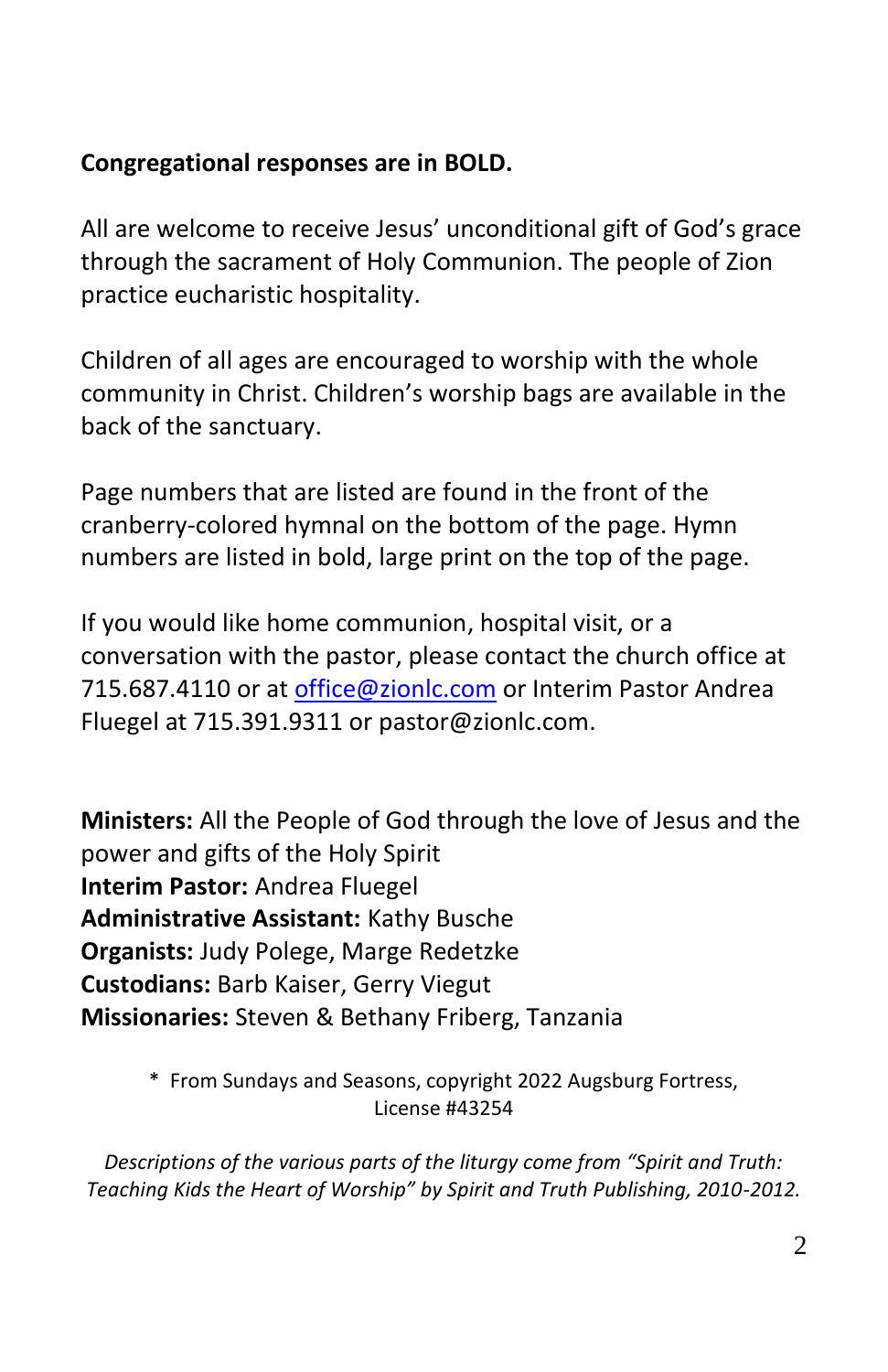*Worship Focus: Why do we worship? Worship is how we show God how much we love him. "Liturgy" means "the work of the people." Specifically, when we use the term "liturgy" we are referring to the text and songs that we say and sing. Most of the liturgy is based on Scripture, and much of it has been used by Christian churches for over a thousand years! Why do we use this liturgy? Our liturgy has been written and shaped by many people to teach us how to give thanks, praise, pray, confess and give – really, how to worship God!* 

### **PRELUDE**

#### **WELCOME/ANNOUNCEMENTS/CENTERING**

#### **We Gather in Grace**

#### **CALL TO WORSHIP**

We gather here at this time as family, the family of God. **We are here: members, friends, and guests guiding young people in God's way.**

We are here: children, youth and young adults, with hope and enthusiasm for our future.

**We are here: parents, aunts and uncles, grandparents, and senior members of our congregation, who are connected with many generations of family.**

Today, we all gather as children of God to be open to God's message to us.

**Let our eyes and ears be open to God's Word that lives from generation to generation. Amen.**

**GATHERING HYMN** *"All Are Welcome"* **Hymn 641 Vs. 1, 3, 4**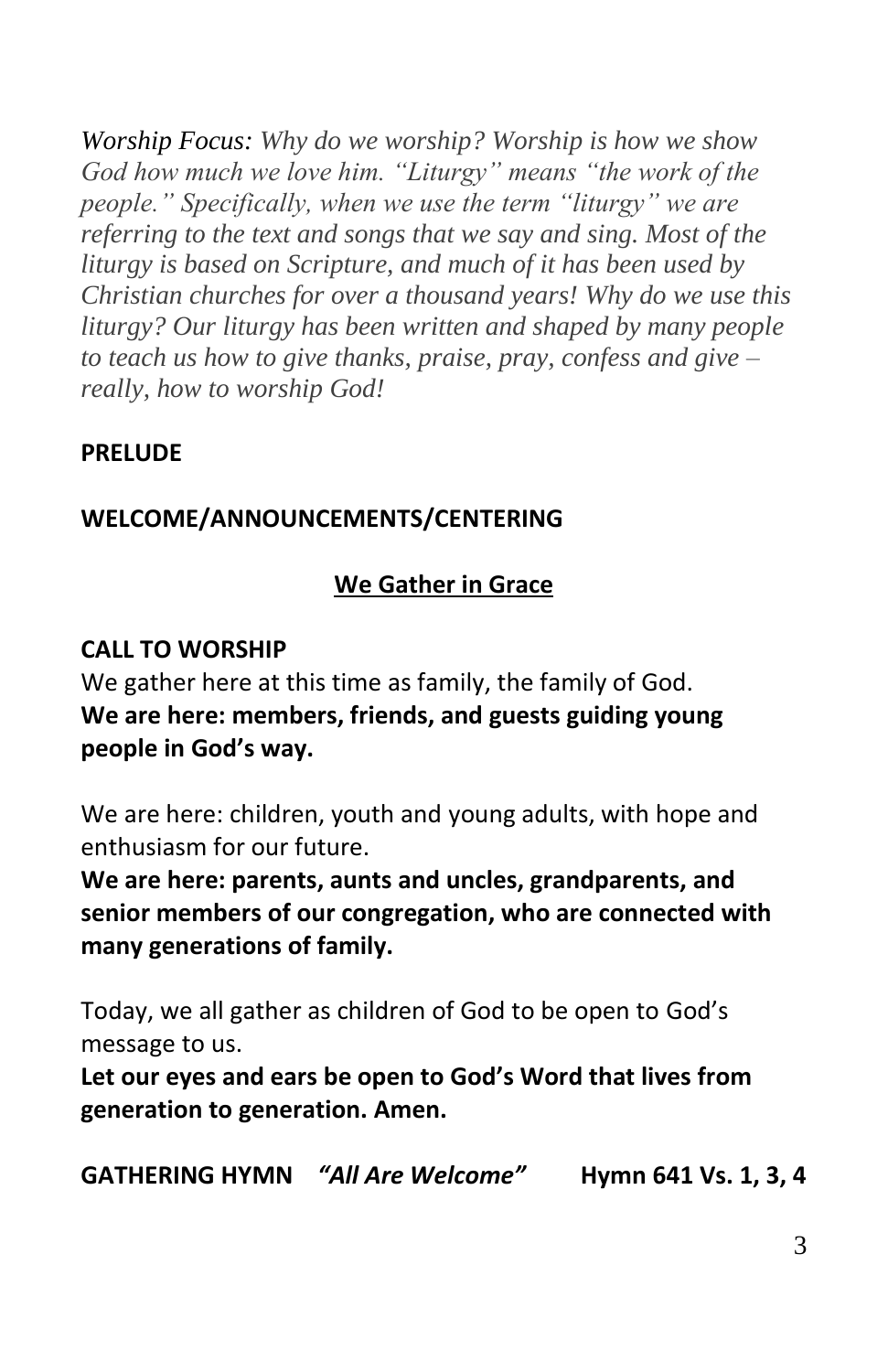### **THANKSGIVING OF BAPTISM**

In the name of the Father, and of the +Son, and of the Holy Spirit. **Amen.**

Joined to Christ in the waters of baptism, we are clothed with God's mercy and forgiveness. Let us give thanks for the gift of baptism.

We give you thanks, O God, for in the beginning your Spirit moved over the waters and by your Word you created the world, Calling forth life in which you took delight.

Through the waters of the flood you delivered Noah and his family. Through the sea you led your people Israel from slavery into freedom. At the river your Son was baptized by John and anointed by the Holy Spirit. By water and your Word you claim us as daughters and sons, making us heirs of your promise and servants of all.

**We praise you for the gift of water that sustains life, and above all we praise you for the gift of new life in Jesus Christ. Shower us with your Spirit, and renew our lives with your forgiveness, grace and love.**

To you be given honor and praise through Jesus Christ our Lord in the unity of the Holy Spirit, now and forever. **Amen.**

# **GREETING**

The grace of our Lord Jesus Christ, the love of God, and the communion of the Holy Spirit be with you all. **And also with you.**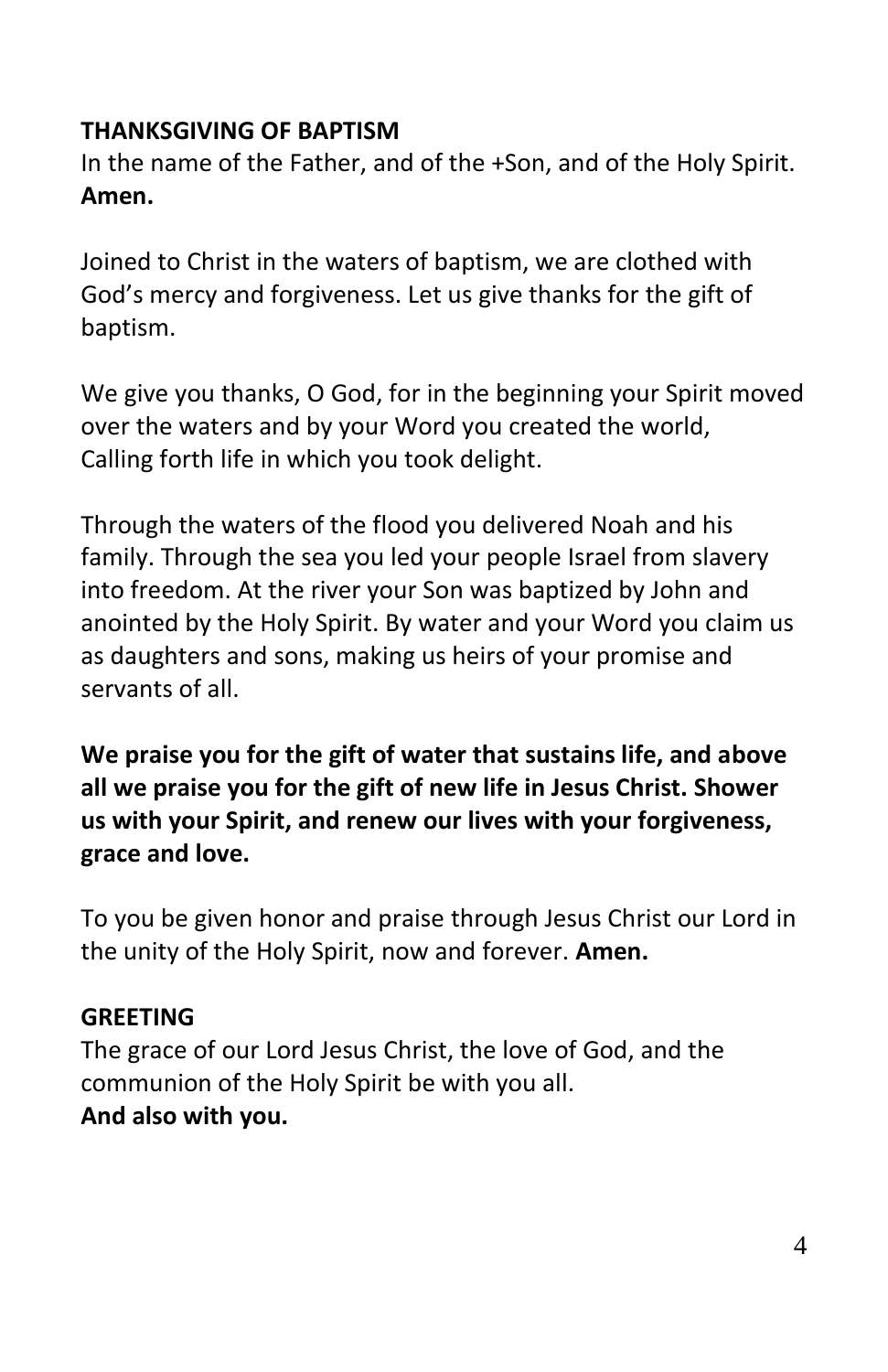*Kyrie means "Lord." Eleison means "have mercy." We sing "Lord, have mercy" because we are asking God to hear our prayers, even though as sinners we do not deserve it. This, in and of itself, is a great act of worship, when we say it with understanding and feeling.*

**HYMN OF PRAISE** *"Lord, I Lift Your Name on High"* **Hymn 857**

*Telling people about God's amazing actions in history and in our own lives is not done to make God feel important, it is to allow others to know that God is powerful and wonderful. Glorifying God is a mix of praise and proclamation, where we announce to others the amazing things God has done. The main difference between praising and glorifying is simply that praise is directed solely to God himself, while when we glorify God, we are talking to others.*

### **PRAYER OF THE DAY (based on 1 Thessalonians 1:1-10)**

Let us pray: **Grace and peace to you, our children. We will always give thanks for you. We pray for you constantly because we love you. We love you just as God loves you. We know, children of God, that God loves you so much. There are no words to express it. There are no wonders we can perform. But, we know that the power of God is in you. We can see it upon your faces.**

**You remind us of God's love. Teach us to see the world as you do. Surprise us with the wonders you see. Show us what gifts God has given you. And we will bless you, and protect you, and we will always give thanks for you.**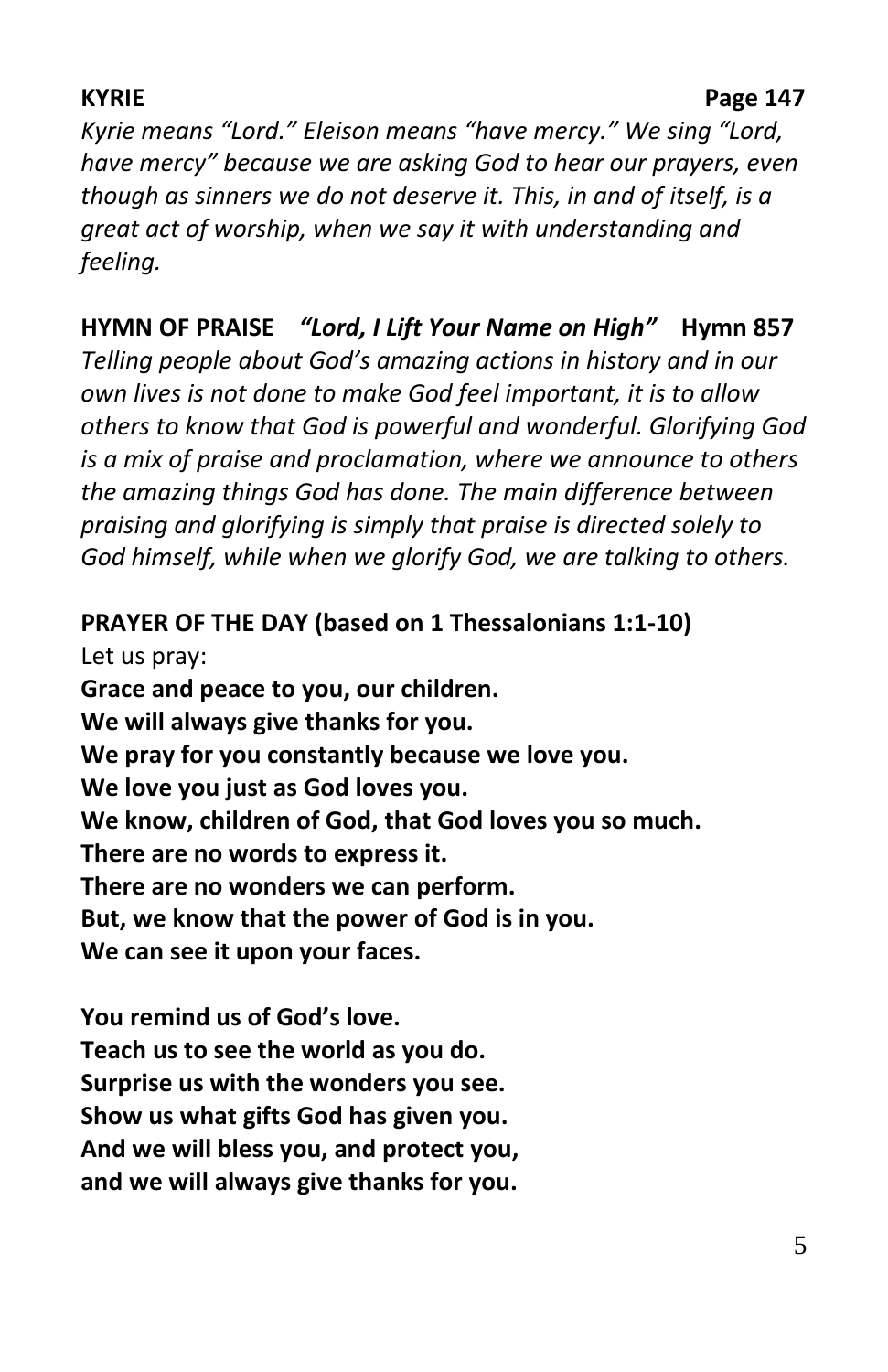**We will bless you in the name of our God. We will bless you again and again. Grace and peace to you, our children. Grace and peace to you who show us God's glory shining through your faces. Amen.**

# **We Hear the Word of God**

# **FIRST READING Acts 9:1-6**

*Saul (later called Paul) was an ardent persecutor of all who followed the Way of Christ. This reading recounts the story of his transformation beginning with an encounter with Jesus Christ on the way to Damascus.\**

# PSALM **PSALM** PSALM

You have turned my wailing into dancing. *(Ps. 30:11)\**

*The vision of John recorded in Revelation offers a glimpse of cosmic worship around the throne. At its center is "the Lamb who was slain."\**

**GOSPEL ACCLAMATION** *"Alleluia"* **Page 151**

The Holy Gospel according to St. John the twenty-first chapter. **Glory to you, O Lord.** 

*The risen Christ appears again to his disciples by the sea where they were first called. After echoes of the fishing and feeding miracles, he gives a final reminder of the cost of a disciple's love and obedience.\**

The Gospel of the Lord. **Praise to You, O Christ.** 

# **SECOND READING Revelation 5:11-14**

### **GOSPEL John 21:1-19**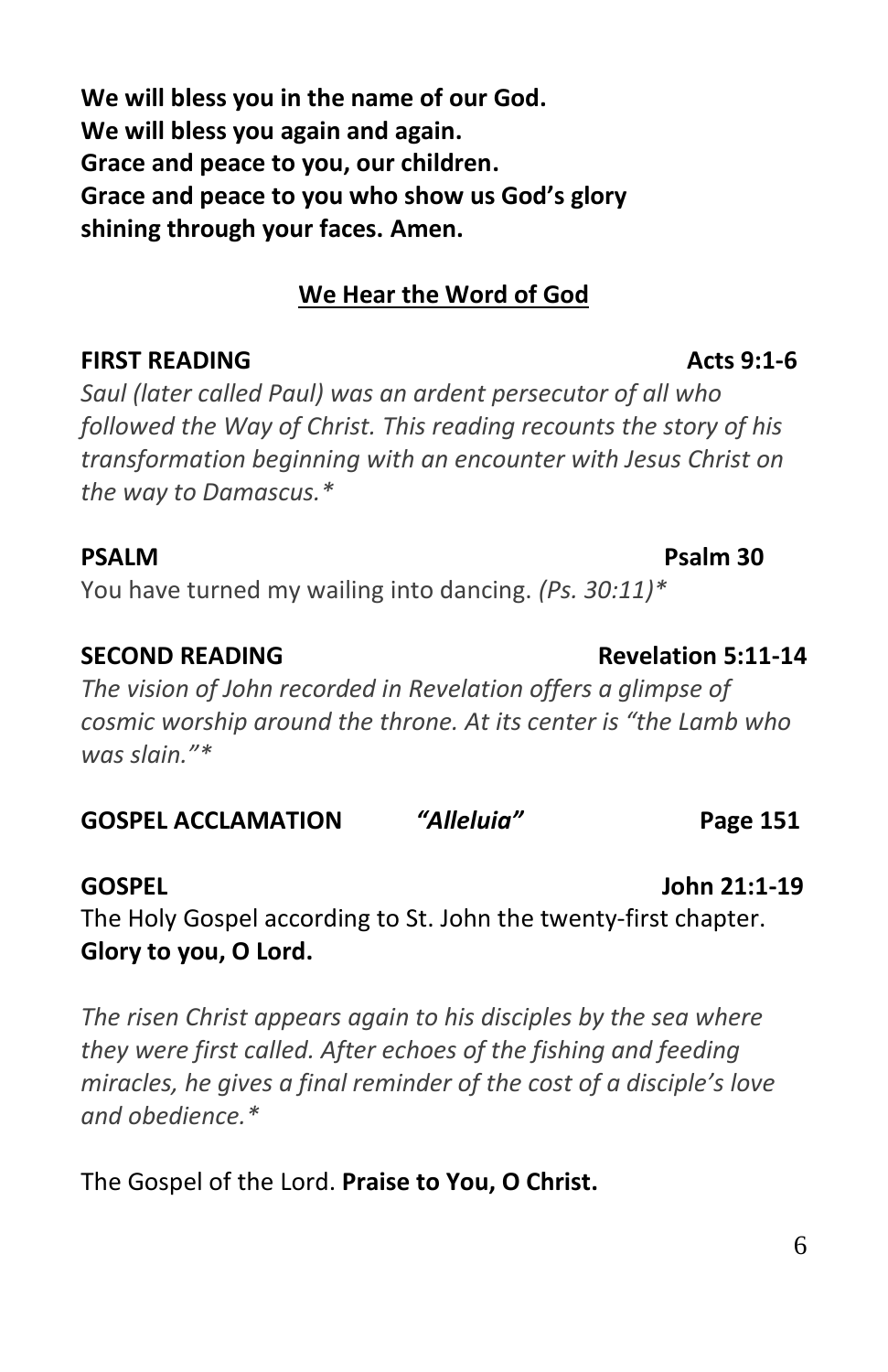**CHILDREN'S GOOD NEWS** *"Books of the Bible"*

**THE WORD** *"I Love to Tell the Story"* **Hymn 661 Vs. 1, 2**

#### **SERMON stor Andrea Fluegel**

**HYMN OF THE DAY** *"We Place Upon Your Table"* **Hymn 467**

#### **APOSTLES' CREED**

*The creed (from the Latin "credo" meaning "I believe"), is a short statement of faith, a summary of the most important things to believe from the entire Bible.*

#### **PRAYERS OF THE PEOPLE**

*God wants us to ask for what we or others need. Specifically, when we ask for what other people need, that is called "intercessory prayer." God's love for each of us makes him an eager listener. When children (and adults) pray, we learn to rely on God and keep in touch with our Creator and Redeemer.*

Set free from captivity to sin and death, we pray to the God of resurrection for the church, people in need, and all of creation.

*A brief silence.*

Holy One of new beginnings, fill us with new life. Send us into the world as you sent your apostles Philip and James, to invite people to come and see your wondrous acts in Christ. God, in your mercy, **hear our prayer.**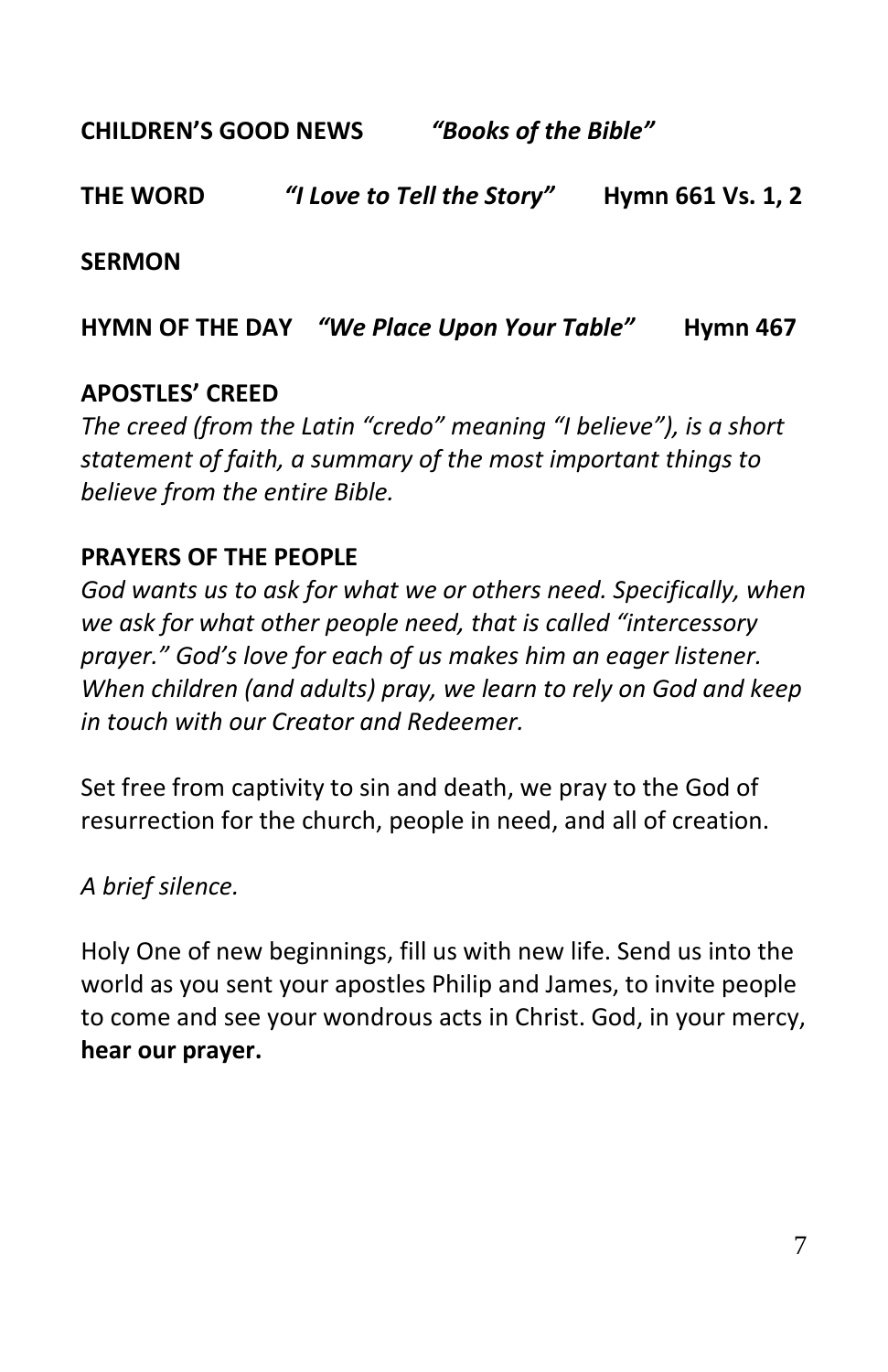Revive ecosystems along coastlands that have been devastated by natural forces and human negligence. Reestablish plant and animal life that purifies air and water and that feeds humans and other living creatures. God, in your mercy, **hear our prayer.**

Accompany laborers who get little rest from their work. Give them hope when they struggle to produce what they need. Give all who labor fair treatment and just wages. God, in your mercy, **hear our prayer.**

Restore all people who cry to you for help. Turn their mourning into dancing, clothe them with joy, and put a testimony of healing and praise on their lips. We lift before you all the people, places and circumstances that we now name silently in our hearts our aloud with our voices. God, in your mercy, **hear our prayer.**

God of all good gifts, your Son gathered children into his arms and blessed them. Help us to understand our youth as they grow in years and in knowledge of your world. Give us compassion when they face temptations and experience failures. Teach us to encourage their search for truth and value in their lives. Help us to appreciate their ideals and sympathize with their frustrations; that with them we may look for a better world than either we or they have known. God, in your mercy, **hear our prayer.**

Join our voices with angels, creatures, and all the saints in praising Christ and bestowing upon him all blessing and honor and glory. Reveal Christ's glory to us and through us in our worship. God, in your mercy, **hear our prayer.**

In your mercy, O God, respond to these prayers, and renew us by your life-giving Spirit; through Jesus Christ, our Savior. **Amen.**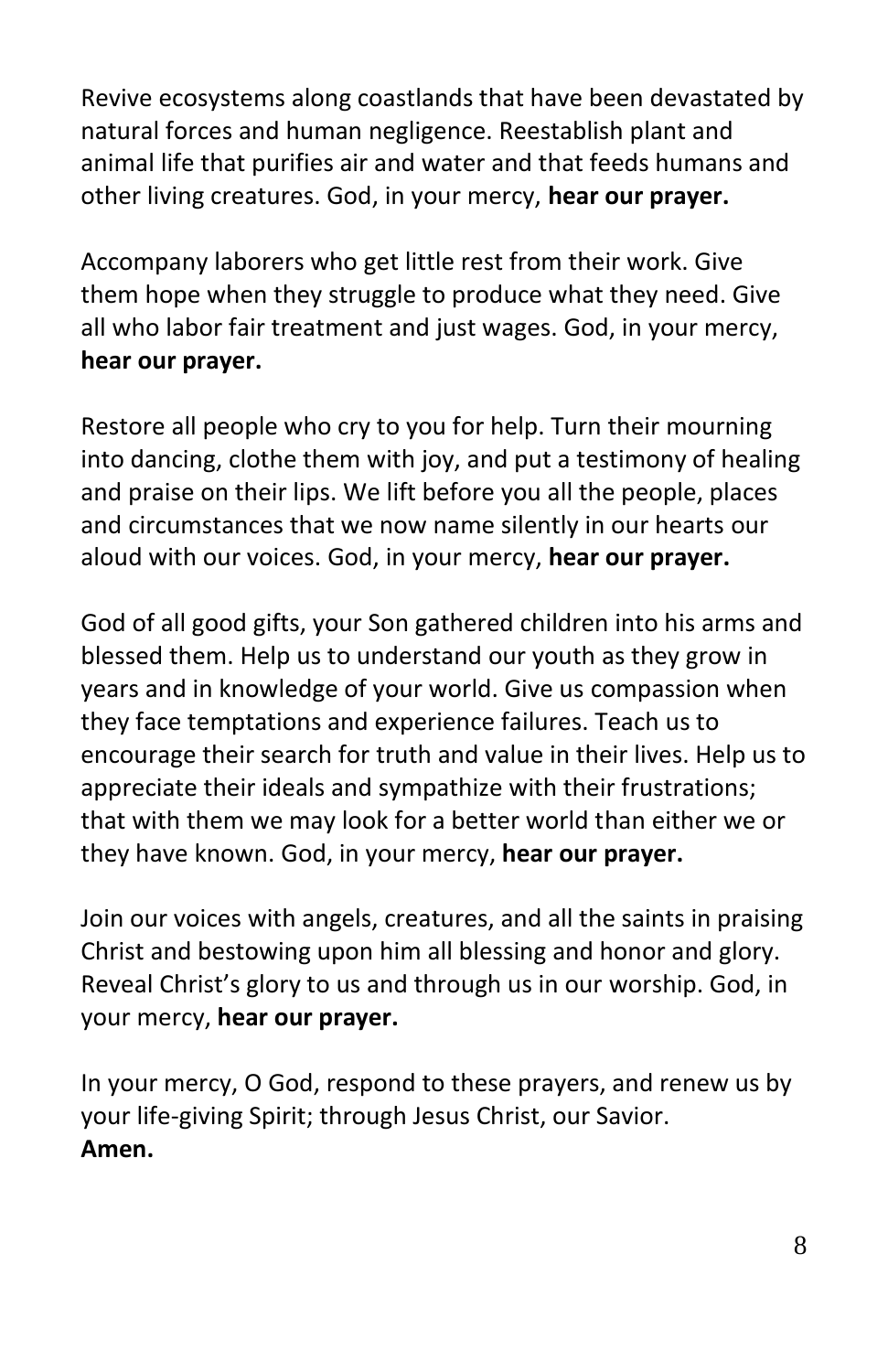#### **SHARING THE PEACE**

*All of us can work toward furthering God's peace in the world by forgiving, loving, and serving others. Every action we make in loving our neighbor as ourselves rings more peace on earth. Total and complete peace will not come until Jesus returns and makes all things new, but even a little of God's peace can make a huge difference.*

The peace of Christ be with you all. **And also with you.**

### **OFFERING ANNOUNCEMENT**

*Stewardship is a spiritual discipline, with the focus in Scripture more on the act and intention of giving back to God what was God's to begin with, as well as helping those in need. Stewardship is the Biblical concept that means everything in the whole of creation belongs ultimately to God. We might work for our money and possessions but ultimately, they are just on loan from our Creator.*

#### **OFFERTORY PRAYER**

Let us pray. Gracious God, With our offerings, **we honor you.** With our lives, **we hope to reveal you.** With our actions, **we hope to point to you.** With our hearts, **we seek your face.** Bless what we offer, **So that these gifts of money will make a difference in the world, And through offering ourselves to you, You will make a difference in us and through us for others. In the name of Jesus, we pray. Amen.**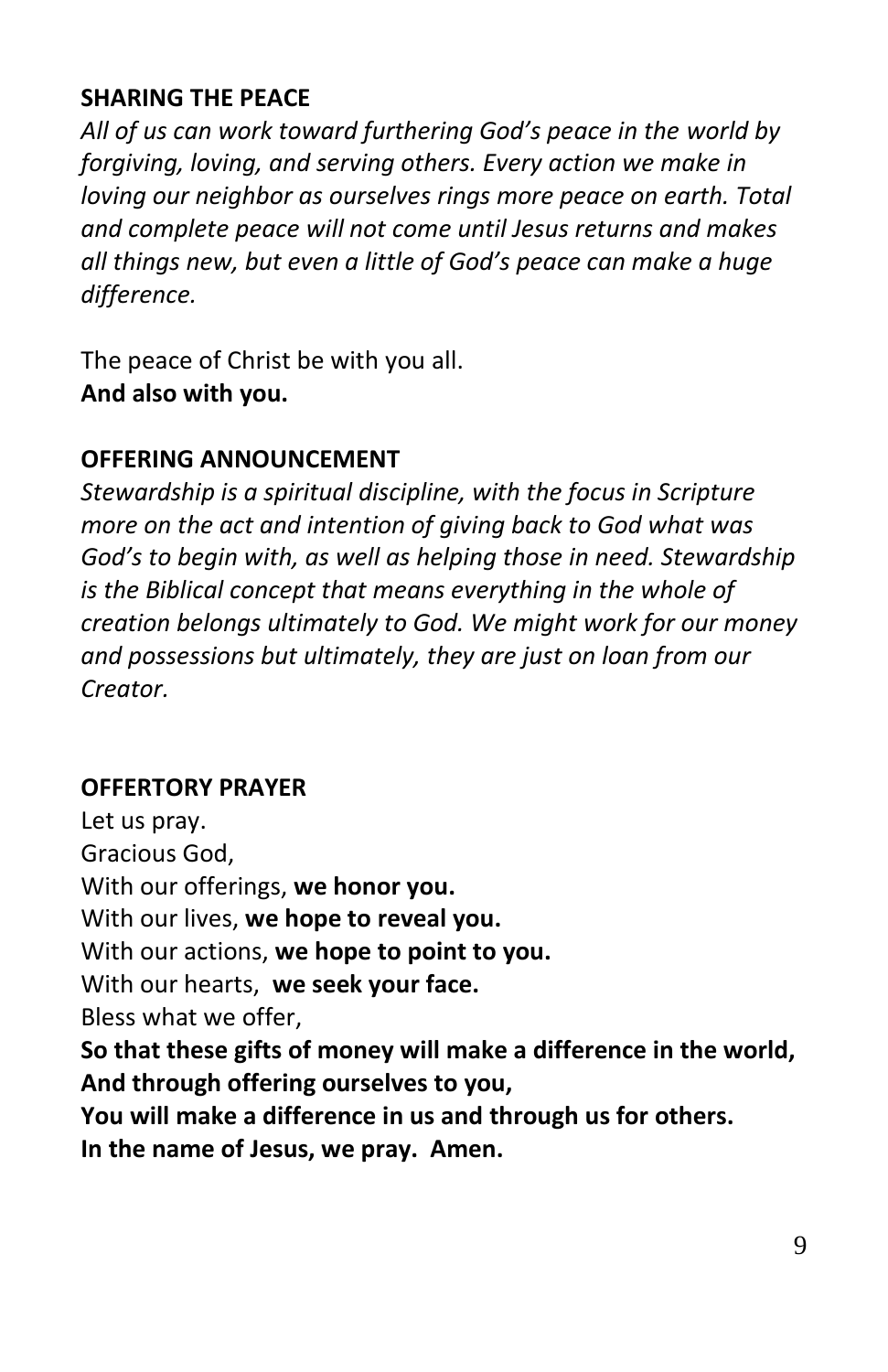#### **GREAT THANKSGIVING**

*God wants us to worship wholeheartedly, not halfheartedly. God is holy: good, perfect, and clean, and we are made holy through Jesus. God also wants us to act holy in our choices.*

The Lord be with you. **And also with you.**

Lift up your hearts. **We lift them to the Lord.** Let us give thanks to the Lord our God. **It is right to give our thanks and praise.**

Thank you for showing such love to your children. When we were sinners or slaves, helpless and hopeless, You came to the rescue and set us free. The Bible stories tell how you came and saved us; The burning bush, the Passover meal, the Red Sea crossing, The bread in the desert, and all of the prophets' wise words. Lord our God,

#### **We give you thanks and praise.**

And then you sent us your Son, Jesus. He was Mary's baby, born in Bethlehem. He grew up to feed us and heal us and teach us the truth. Lord, our God.

#### **We give you thanks and praise.**

And Jesus saved the world from sin. Evil tracked him down, His friends failed him, His enemies crucified him. But death did not win.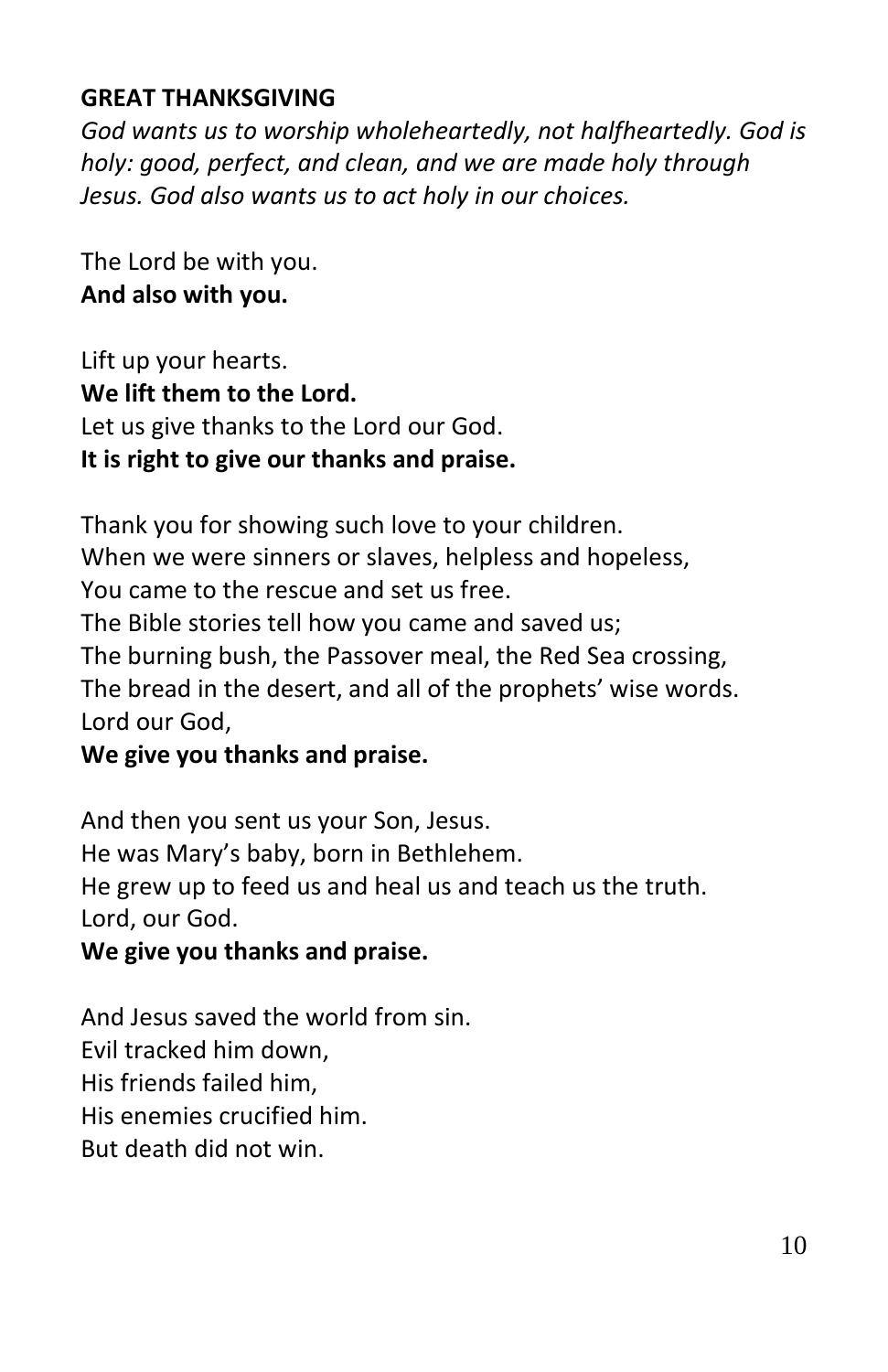You raised him from the dead and He came back to us full of grace and glory. Lord our God, **We give you thanks and praise.**

All this is why we praise you, our living, loving God. With angels and archangels, and all the forgiven friends of Jesus, We praise you with this song:

**HOLY, HOLY, HOLY (sung response) Page 153 Holy, holy, holy Lord, Lord God of power and might. Heav'n and earth are full of your glory. Hosanna in the highest. Blessed is he who comes in the name of the Lord. Hosanna in the highest.**

### **HOLY COMMUNION**

*Holy Communion is a special way for Jesus to come to us. Communion is one of the means of grace, ways in which God gives us his good gifts of faith, peace, love, power and forgiveness.*

#### **WORDS OF INSTITUTION**

### **THE LORD'S PRAYER**

*Martin Luther once suggested that people pray the Lord's Prayer, stopping after each petition and adding in our own prayers. So, after "Our Father…" you can pray something about God being your Father. Try that this week and see what you think!*

And now we pray that you will send your Holy Spirit, to make us holy, and ready to receive this holy food, the body and blood of Jesus. Fill us with power to do your work in the world.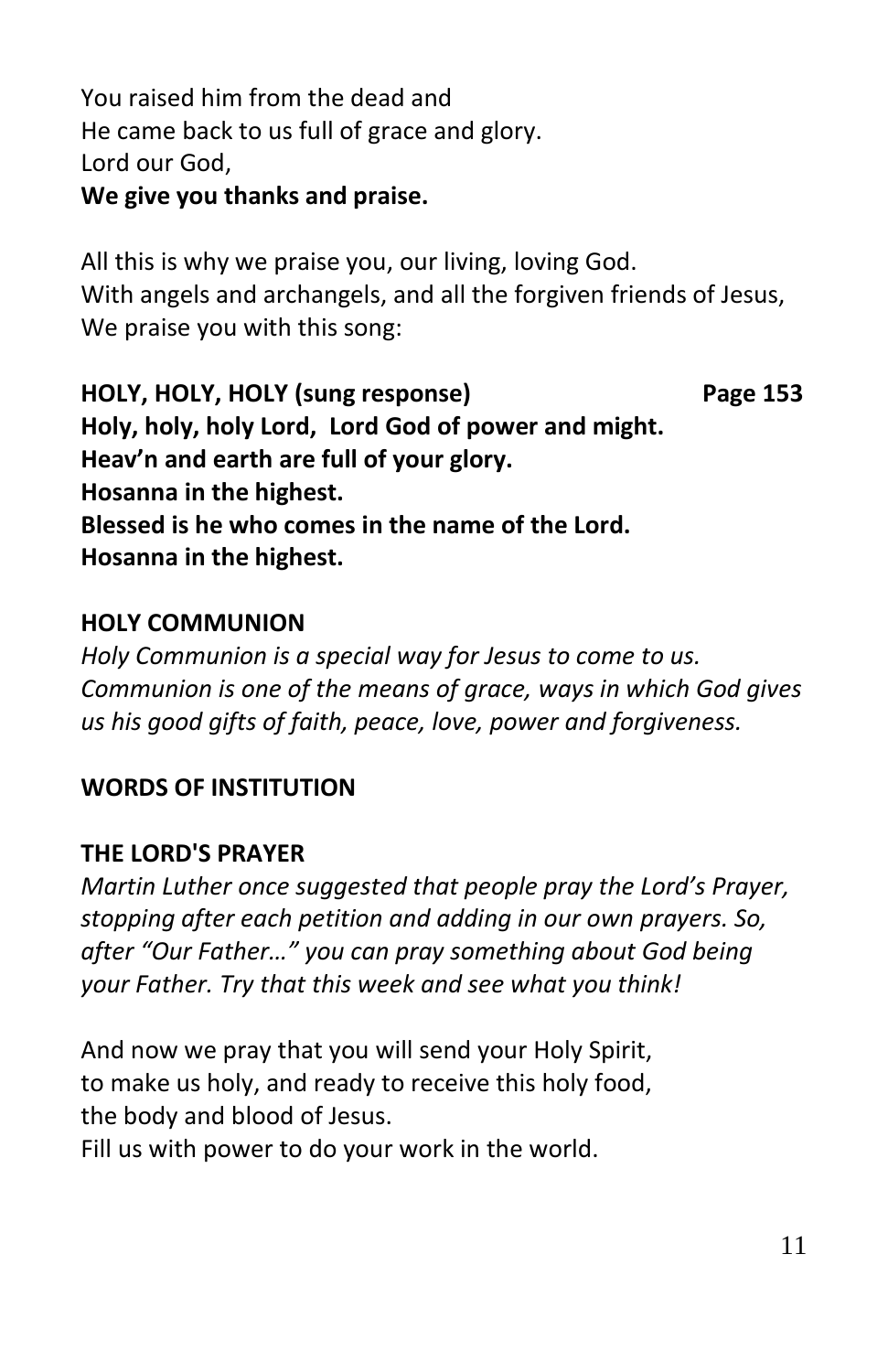Give us energy for loving and blessing, befriending, forgiving, and bringing the Good News of Jesus to your children wherever we go. Lord our God, **We give you thanks and praise.** Through Jesus Christ, our Savior and Lord, and with the Holy Spirit to help us sing your praises: **Blessing and honor and glory and power are yours for ever and ever. Amen.**

All are welcome to the table of our Lord Jesus Christ. Come and receive his love, grace and mercy. Come, for you are worthy and you belong. Come, taste and see.

#### **DISTRIBUTION HYMNS**

| "Lamb of God"               | Page 154        |
|-----------------------------|-----------------|
| "Jesus Loves Me"            | Hymn 595        |
| "Have No Fear Little Flock" | <b>Hymn 764</b> |

#### **BLESSING**

The body and blood of our Lord Jesus Christ strengthen you and keep you in his grace. **Amen.**

#### **PRAYER**

We seek to worship you, Father, Son and Holy Spirit, **not just as we gather, but as we are sent.**  As you have nourished us at the table, fill us with your Spirit, **so that we may be witnesses of your resurrection, and reflect the light of Christ to the world.**  May our worship of you extend beyond this gathering **to every aspect of our lives, wherever we are.**  In Jesus' name, we pray. **Amen.**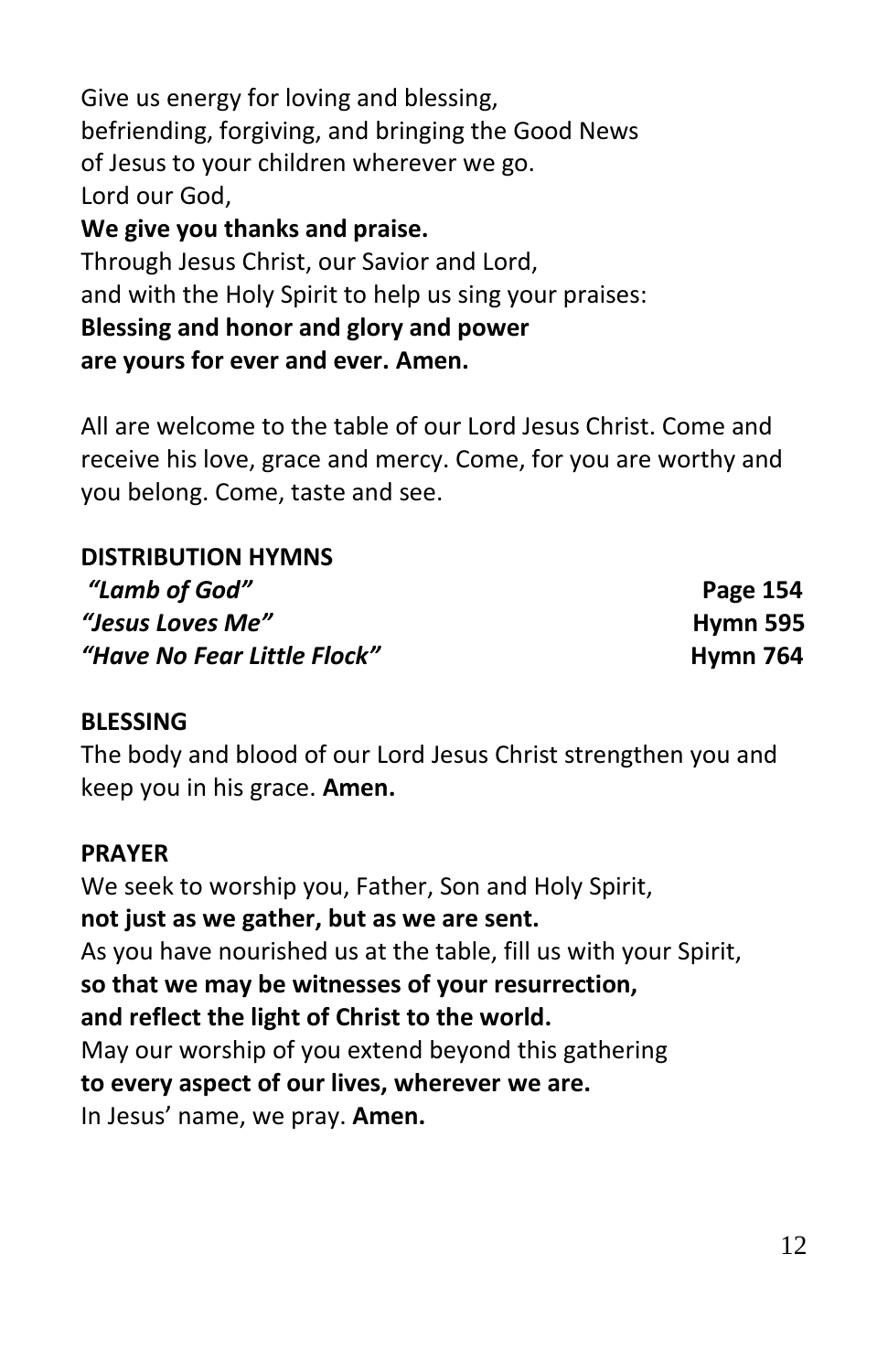### **We Serve the World in God's Name**

**BENEDICTION** *(Aaronic or Priestly Blessing from Numbers 6:22-27) The Benediction (Latin for "good speaking") is an invocation of God's blessing on his people. This is the blessing God gave Aaron and his sons through Moses. This blessing calls on the name of God three times (possibly in reference to the Trinity) for God to give the people God's love, favor, and all good gifts.*

The Lord bless you and keep you. The Lord's face shine on you with grace and mercy. The Lord look upon you with favor and give you peace. In the name of the Father, and of the +Son, and of the Holy Spirit. **Amen.**

#### **HYMN** *"Go My Children"* **Hymn 543**

#### **DISMISSAL**

*"Go in peace. Serve the Lord" is a reminder that our relationship with God does not get put on hold as soon as we leave the sanctuary. The worship service is an important weekly time to refocus on God and receive grace through the Word and Sacraments. However, it is only the beginning of our week with God. The Dismissal reminds us to leave with God's peace and bring it to the world, serving God by glorifying his name and serving our neighbor in love.*

Go in peace. Serve the Lord. **Thanks be to God.**

#### **POSTLUDE**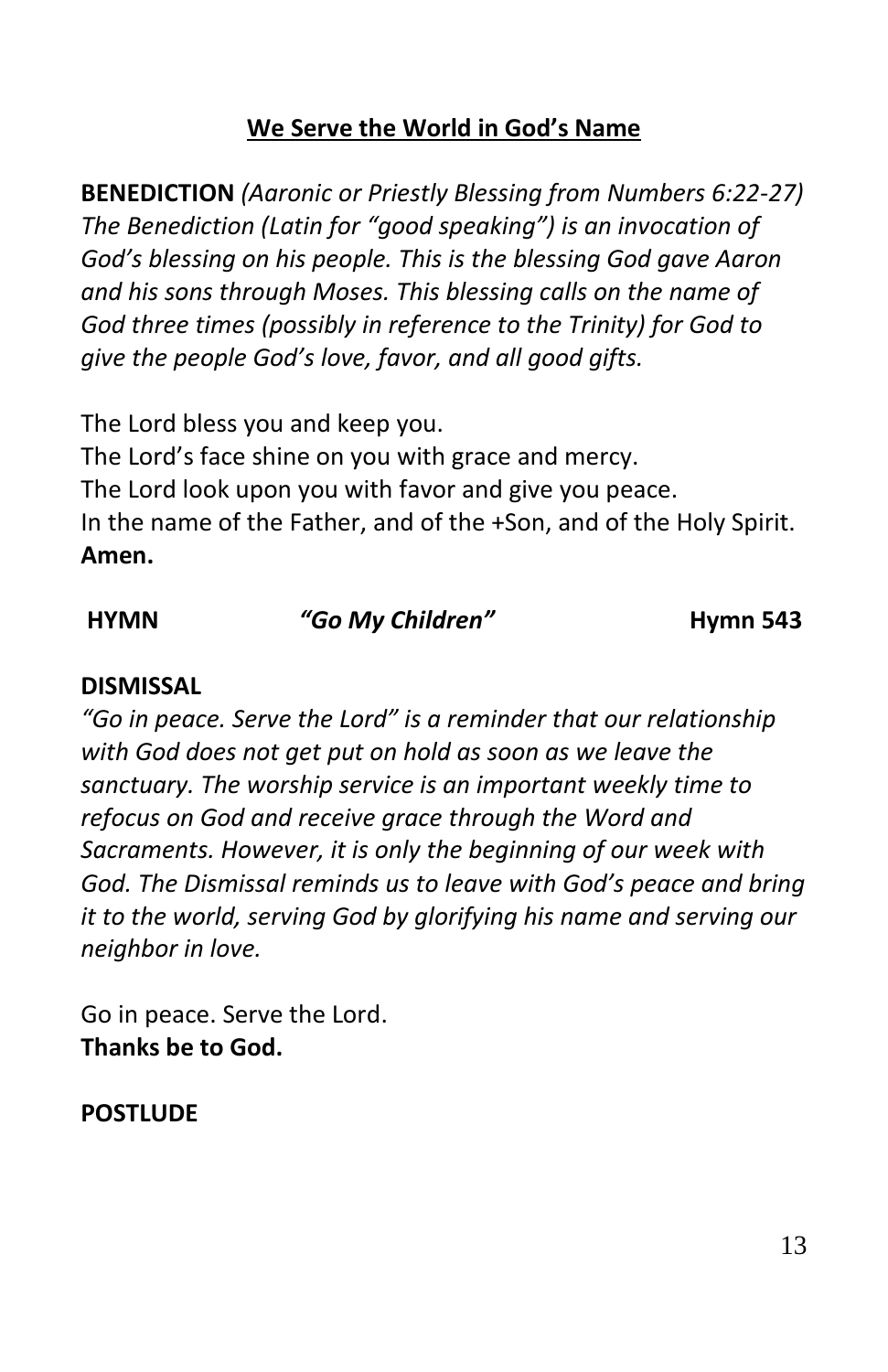# **WORSHIP REFLECTIONS AND NOTES**